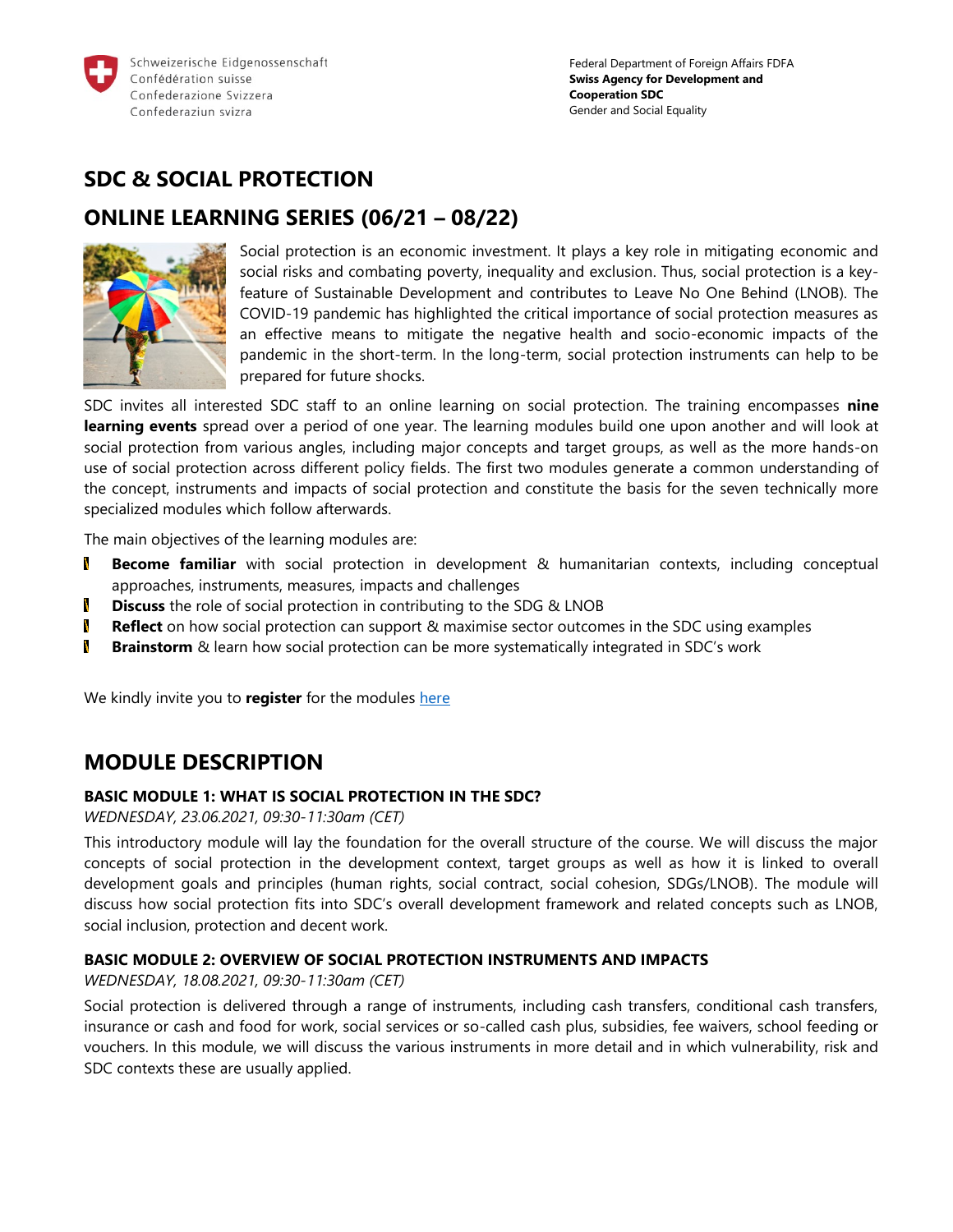

#### **TECHNICAL MODULE 3: AGRICULTURE, FOOD SECURITY & SOCIAL PROTECTION**

*WEDNESDAY, 22.09.2021, 09:30-11:30am (CET)* 

Beyond protection against life-cycle risks (health, old-age, maternity or chronic poverty), in the agricultural context social protection has a key role in protecting against livelihood risks, typcially through climate-risks. This also includes food and nutrition security. Beyond the protective aspect, social protection has also an important promotive dimension. As a demand-side based instrument, social protection has the potential to enhance agricultural production, employment and increase local demand. This module provides an overview of typical social protection interventions in the agricultural context aiming at protecting life-cycle risks as well as promoting sustainable livelihoods.

### **TECHNICAL MODULE 4: SOCIAL PROTECTION IN THE CONTEXT OF EDUCATION, EMPLOYMENT AND PRIVATE SECTOR DEVELOPMENT**

#### *WEDNESDAY, 17.11.2021, 09:30-11:30AM (CET)*

Social protection plays an important role in protecting people from exclusion of their basic rights such as education or from life-cycle risks caused by loss of income or livelihoods. Social protection has also an important promotive function strengtening and sustaining equality, productivity and livelihoods with a positive impact on social and economic development and growth. This is particularly strong when linked to complementary measures such basic education, vocational training or social services. In this module we will discuss some of these instruments in more detail, in particular in the context of the role of social protection in improving access to education, informal employment and decent work.

#### **TECHNICAL MODULE 5: HEALTH & SOCIAL PROTECTION**

#### *WEDNESDAY, 26.01.2022, 09:30-11:30am (CET)*

Poverty and poor health are inextricably linked. Poverty increases the chances of poor health. Poor health, in turn, traps communities in poverty. In this module we will discuss the role of social protection in the context of health with regards to three dimensions: 1) social health protection is a means to improve access to health services, 2) social protection as an important social determinant of health and 3) cross-sectorial linkages between health and social protection measures with the aim to improve health and poverty outcomes.

## **TECHNICAL MODULE 6: TRIPLE NEXUS: HUMANITARIAN, DEVELOPMENT, PEACE & SOCIAL PROTECTION**

*WEDNESDAY, 23.03.2022, 15:00-17:00pm (CET)*

The COVID-19 crisis has shown the vital role of social protection & humanitarian aid in addressing crisis & shocks as well as the importance of building social protection mechanisms that are adaptive and shock-resilient. In this module, we will cover the nexus from a social protection perspective aiming at complementing the rich know-how and experience of the SDC humanitarian arm. Discussing different models and practical examples, it aims at identifying links and entry points as well as discussing major challenges and limits in realising such an approach.

### **TECHNICAL MODULE 7: GOVERNANCE / SYSTEMS STRENGTHENING & SOCIAL PROTECTION**

*WEDNESDAY, 18.05.2022, 09:30-11:30am (CET)* 

The governance dimension of social protection is closely related to systems building and strengthening in social protection. This includes the development of legal frameworks & national strategies, public finance management & fiscal space, coordination across ministries, programmes & instruments (e.g. graduation strategies), management information systems & capacity development in social protection etc. It also relates to aspects of decentralised management, good and service provision of social protection. In this module we will examine potential entrypoints, good practices & lessons learnt from SDC in strengthening governance of integrated social protection systems.